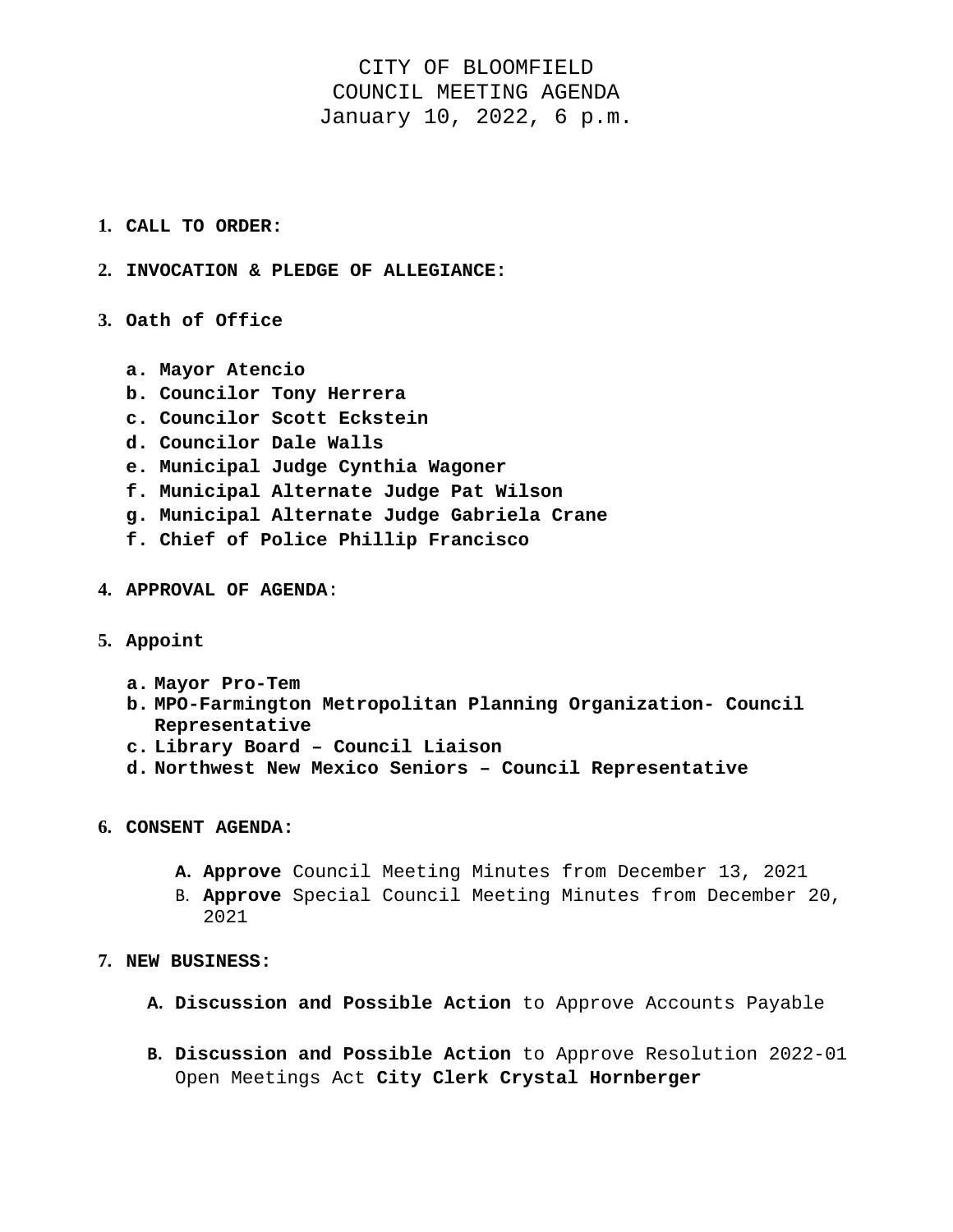- **C. Discussion and Possible Action** to Remove the Moratorium on Food Trucks
- **D. Discussion and Possible Action** to Approve Bloomfield Public Library Advisory Board by Laws **Sarah Pope Chair**
- **E. Discussion and Possible Action** to Approve **Ordinance 509** an Ordinance Relating to Judge Compensation **City Manager George Duncan**
- **F. Discussion and Possible Action** to Approve **Ordinance 519** an Ordinance Amending Employee Handbook Pandemic Infectious Disease Control Policy **Human Resources Donna Clifton**
- **G. Discussion and Possible Action** to Approve **Ordinance 520** an Ordinance Amending Employee Handbook Holiday Schedule **Human Resources Donna Clifton**
- **H. Discussion and Possible Action to Approve Ordinance 517** an Ordinance Amending Ordinance 451 Agricultural (AG)Zoning District **City Clerk Crystal Hornberger**
- **I. Discussion and Possible Action** to Approve **Ordinance 518** an Ordinance Amending Ordinance 448 Community Commercial (CC) Zoning District **City Clerk Crystal Hornberger**
- **J. Discussion and Possible Action** to Approve **Ordinance 521** an Ordinance Amending Cannabis Ordinance 515 **City Clerk Crystal Hornberger**
- **K. Discussion and Possible Action** to Approve **Ordinance 522** an Ordinance Amending Ordinance 465 Light Industrial (LI) Zoning District **City Clerk Crystal Hornberger**
- **L. Discussion and Possible Action** to Approve **Ordinance 523** an Ordinance Amending Ordinance 466 Heavy Industrial (HI) Zoning District **City Clerk Crystal Hornberger**
- **8. UNFINISHED BUSINESS: None**